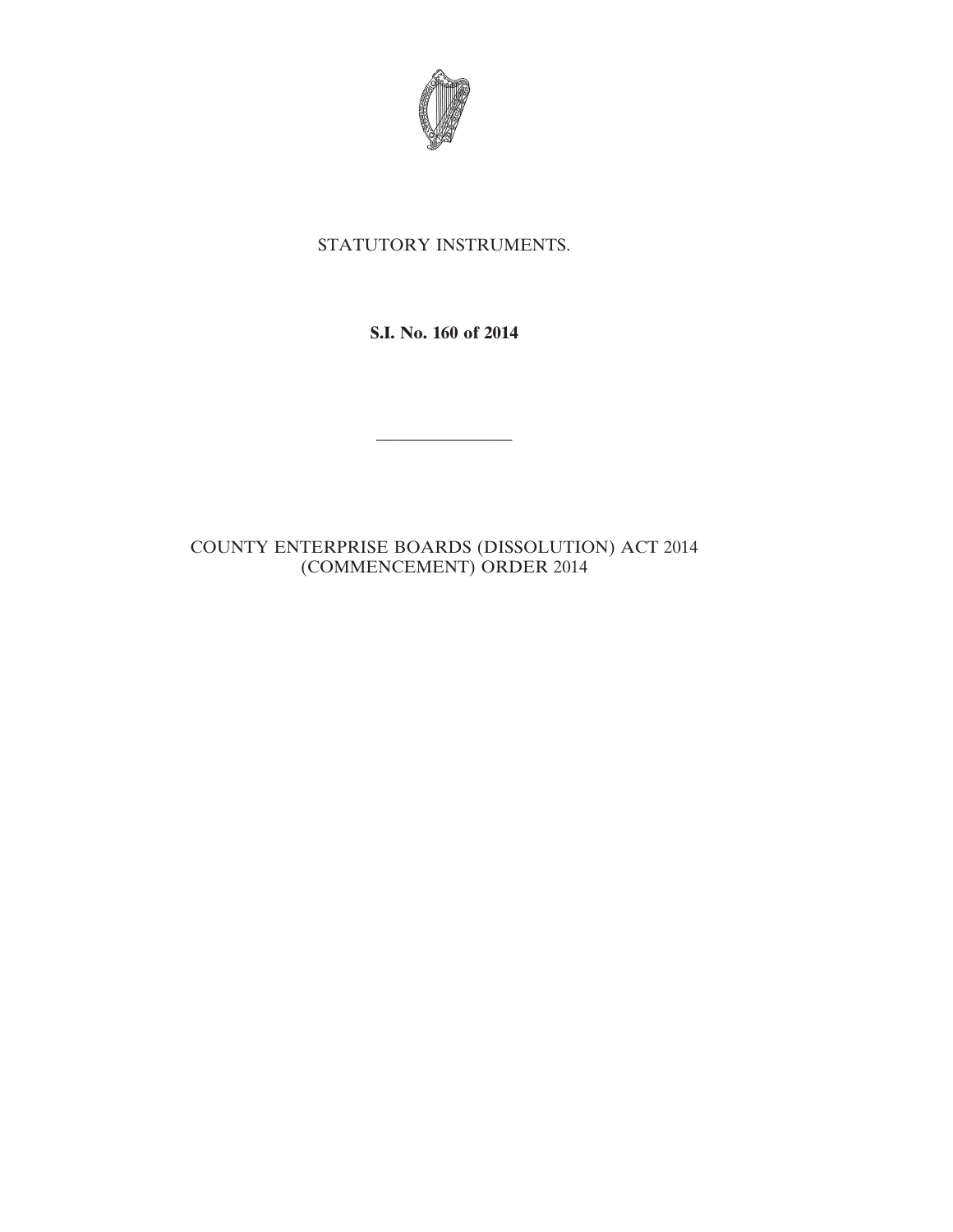## COUNTY ENTERPRISE BOARDS (DISSOLUTION) ACT 2014 (COMMENCEMENT) ORDER 2014

I, RICHARD BRUTON T.D., Minister for Jobs, Enterprise and Innovation, in exercise of the powers conferred on me by section 14(2) of the County Enterprise Boards (Dissolution) Act 2014 (No. 4 of 2014), hereby order as follows:

1. This Order may be cited as the County Enterprise Boards (Dissolution) Act 2014 (Commencement) Order 2014.

2. In this Order "Act of 2014" means the County Enterprise Boards (Dissolution) Act 2014 (No. 4 of 2014).

3. (1) The 2nd day of April 2014 is appointed to be the day on which sections 1, 2, 3, 11 and 14 of the Act of 2014 shall come into operation.

(2) The 9th day of April 2014 is appointed to be the day on which the Act of 2014 (other than sections 1, 2, 3, 11 and 14) shall come into operation.



GIVEN under my Official Seal, 31 March 2014.

> RICHARD BRUTON, Minister for Jobs, Enterprise and Innovation.

*Notice of the making of this Statutory Instrument was published in "Iris Oifigiúil" of* 4*th April*, 2014.